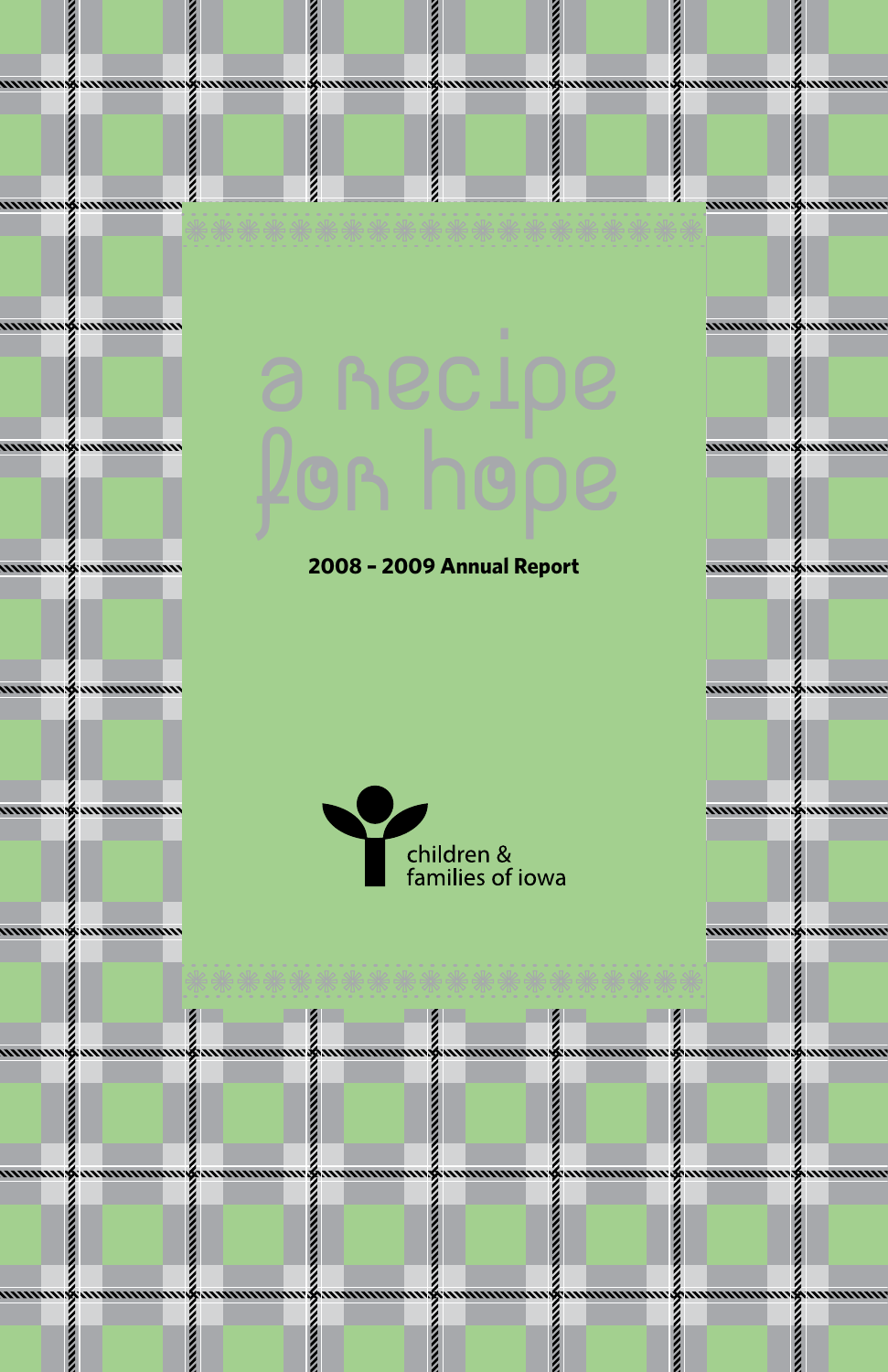**It takes more than one ingredient to make a Recipe for Hope. At Children & Families of Iowa, we rely on a time-tested mix of caring individuals, companies and organizations to help us in restoring hope, building futures and changing lives.** 

We start with our talented staff and key programs. Together, they bring hope to victims of domestic violence, help children and teens find a brighter future and create safe homes for families in crisis.

Then we add the generous support of people like you. Your individual and corporate gifts to the Foundation for CFI, combined with grants and our fundraising events, helped Children & Families of Iowa provide services to 21,233 Iowans in fiscal year 2008 – 2009.

Even during difficult economic times, you have helped us offer hope to Iowans who thought they had none. The need is greater than ever, but we know we have the right recipe to change lives.

We will continue to rely on your support in the coming year when people need it most. We ask that you be a key ingredient in our Recipe for Hope.

Because the family meal is one of the hallmarks of a strong family, we've enclosed several favorite recipes from our staff. Please enjoy these recipes with your family. It's a small thank you for helping us put together a Recipe for Hope for thousands of Iowans.

Gloria Gray, Executive Director

**Gloria Gray, Ed. D.** *Executive Director*

**Janice Lane** *Assistant Director*  **Amy Stapp-Arpy** *Director of Development*

**Karen Spring** *Director of Human Resources* **Robert Reed** *Chief Financial Officer*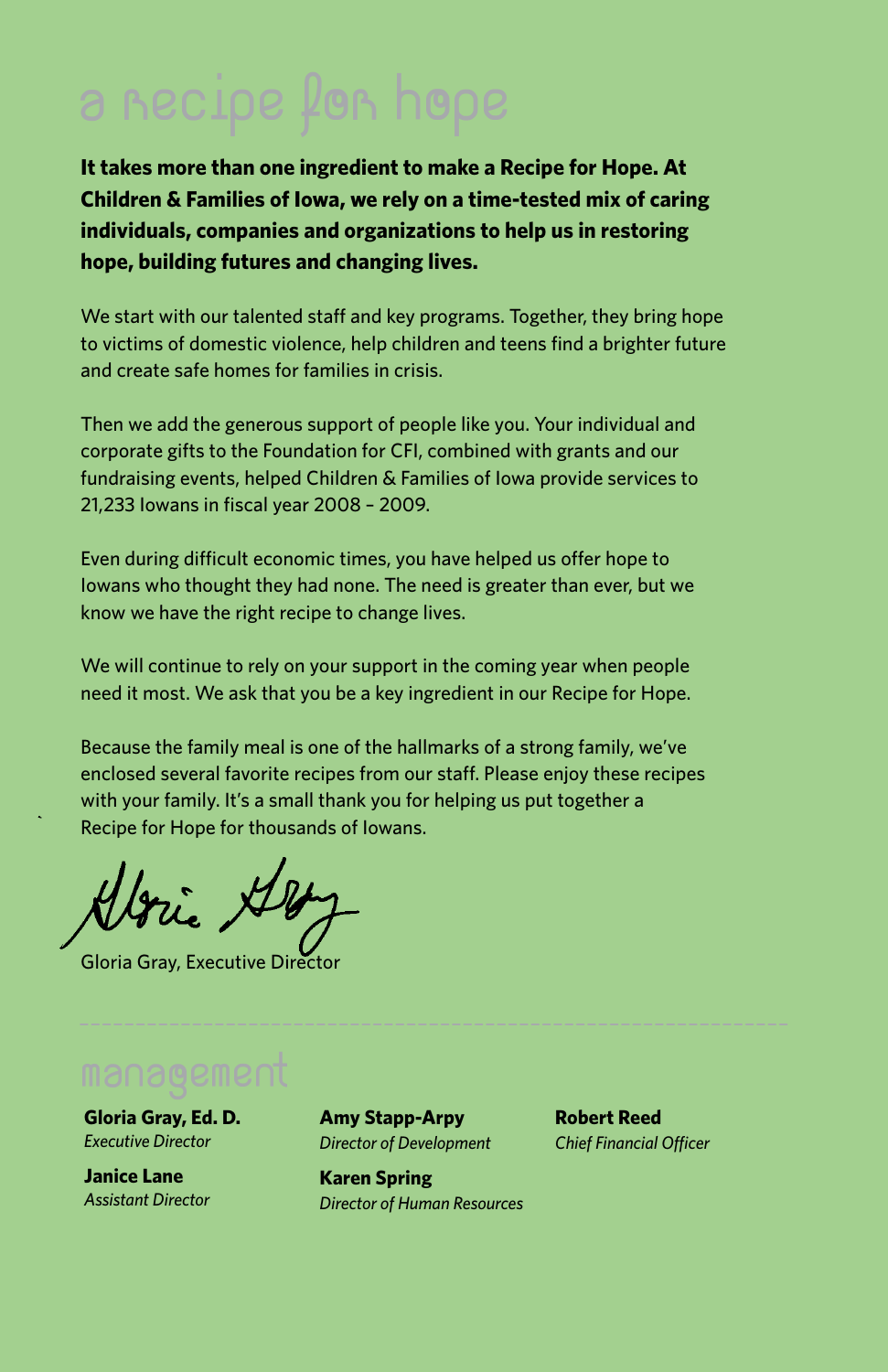When we share a meal, we share more than food. We welcome friends into our homes. We pass along cherished family traditions. We bond through heartfelt

laughter. And with each spoonful of soup, each helping of casserole and each slice of homemade pie, we feel warmth, safety, hope and comfort.



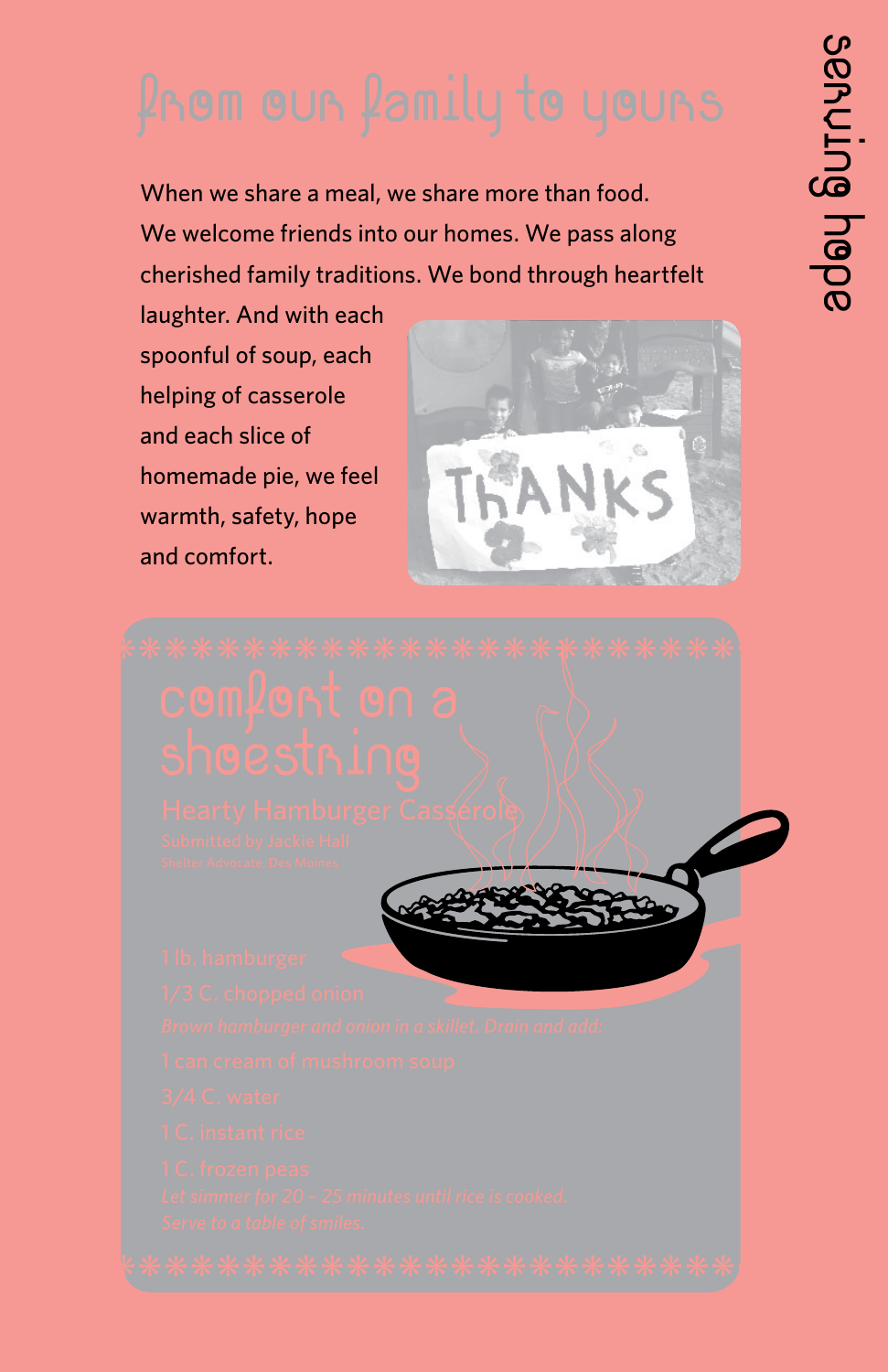Nothing warms the soul on a chilly day like a hot, spicy bowl of soup. And, nothing warms the spirit like helping families in need. That's exactly what CFI did in 2008 – 2009 as we

served hope to more than 21,000 people across the state through a variety of inspiring programs.

Last year Children & Families of Iowa served hope to 21,233 children and adults. We touched the lives of people in all of Iowa's 99 counties. We invested \$14.7 million in making a difference, and \$0.88 of every dollar we received was spent providing



direct services to our clients. All of our programs are licensed or certified, and 96 percent of people we assisted said our programs focused on what they needed.

### **Empowering People to Reshape Their Lives**

*..................................................................................................... 2,211 lives changed* **Preparing Children to Succeed** *....................................................................................................... 723 lives changed* **Creating Safe Homes for Children** *................................................................................................... 8,403 lives changed* **Restoring Hope for Victims of Domestic Violence** *.................................................................................................... 7,992 lives changed* **Helping Teens Build Brighter Futures**

*....................................................................................................1,904 lives changed*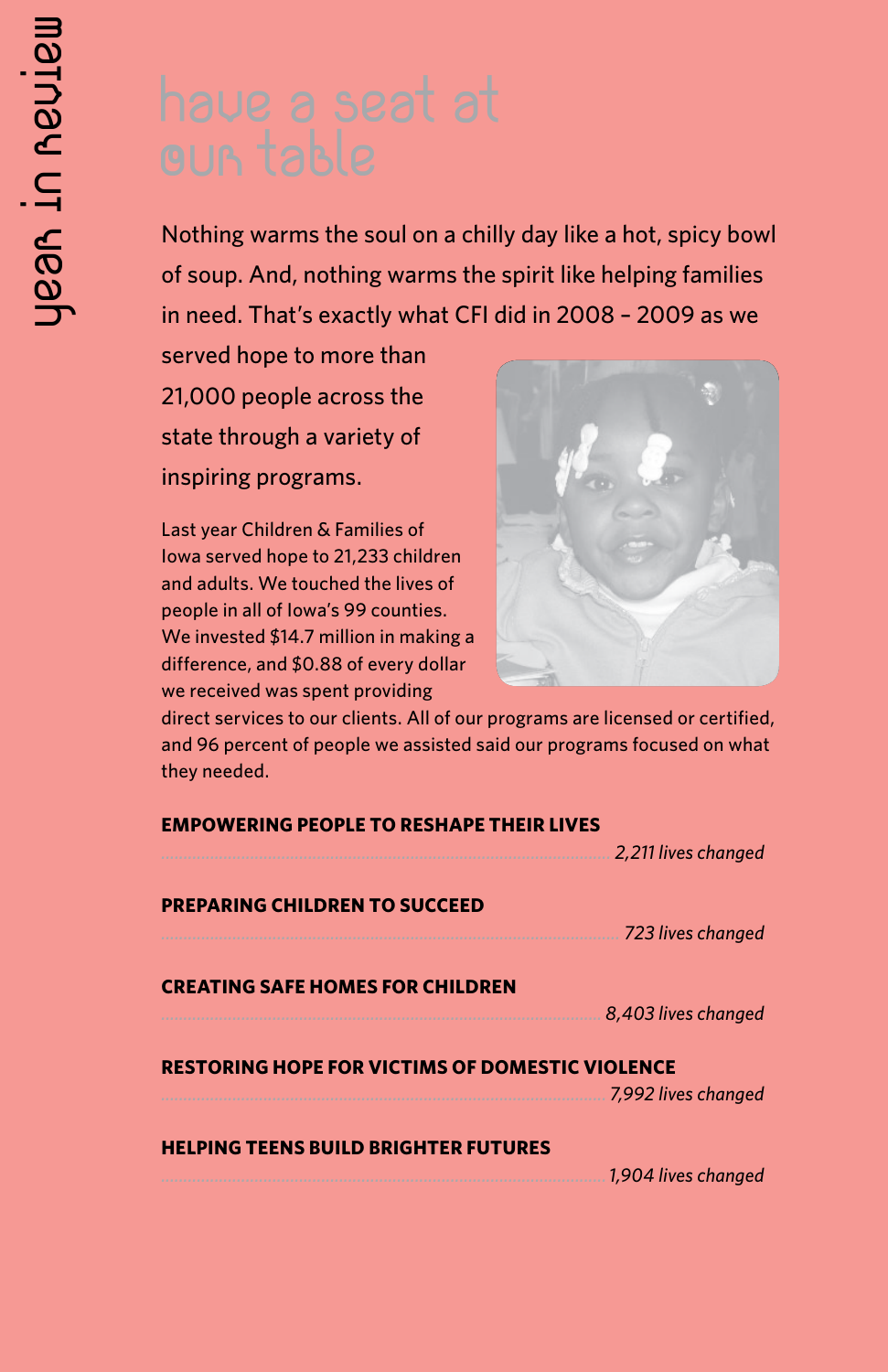

| Revenues and Sources of Support (Fiscal Year 2008 - 2009) |
|-----------------------------------------------------------|
|-----------------------------------------------------------|

| \$14,741,273 | 100%   |
|--------------|--------|
| \$84,443     | .57%   |
| \$440,000    | 2.98%  |
| \$725,280    | 4.92%  |
| \$1,786,026  | 12.12% |
| \$2,010,782  | 13.64% |
| \$9,694,742  | 65.77% |
|              |        |

*\* "Contributions" include local United Ways (not United Way of Central Iowa) and various community chests. "Miscellaneous" includes various incomes such as interest income, conference income, T-shirt sales and other special gifts.*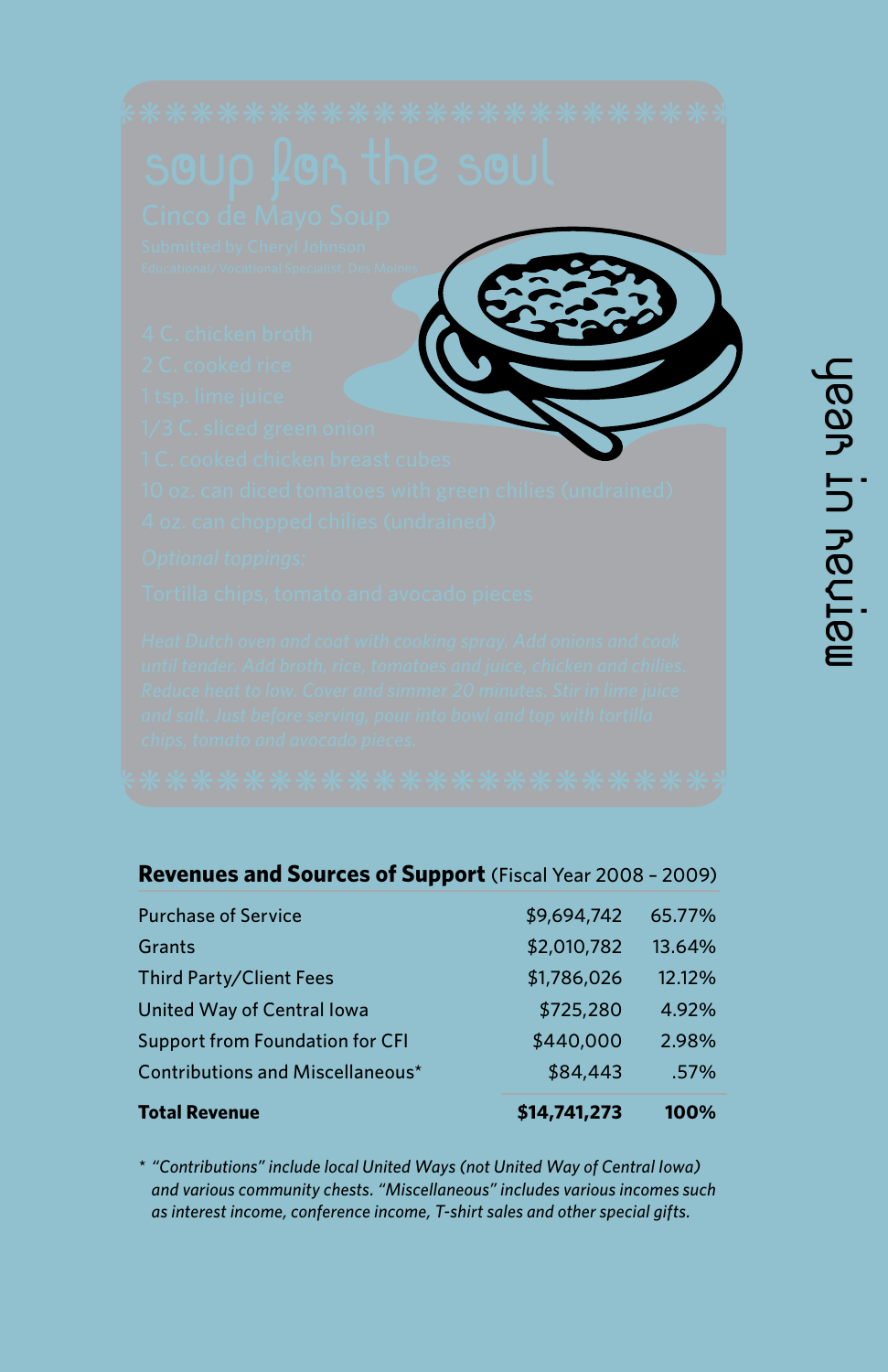Creating a delicious homemade dish requires the right mix of ingredients. A pinch of this. A snip of that. Much like the perfect mix that makes up a dish, CFI counts on support from grants, corporate donors, events, community and city programs and individual donors to help us serve a Recipe for Hope for families in need.

The Foundation for Children & Families of Iowa fosters relationships between people who want to help and those who have nowhere else to turn. Together, we are restoring hope, building futures and changing lives for thousands of Iowans every year.

The Foundation is responsible for generating the funds and public awareness needed to support the programs and services of Children & Families of Iowa. Last fiscal year, through the generous support of our donors, the Foundation raised \$4,233,033.

**GRANTS** The Foundation for Children & Families of Iowa receives grants from a variety of community, family and corporate foundations, as well as public grants at the city, county, state and federal level. The Foundation raised more than \$2 million in grants during Fiscal Year 2008 – 2009.

UNITED WAY United Way is committed to making an impact in Iowa's communities, and CFI is proud to partner with them to offer vital services throughout Iowa. United Way supports many of our programs, including Early Childhood Development Services, Therapeutic Child Care, Counseling Services and Domestic Violence Services, as well as services in our Osceola, Fort Dodge and Centerville offices, providing \$821,276 in support last year.

in-kind donations Every month, the Foundation for Children & Families of Iowa receives hundreds of dollars worth of inkind donations such as clothing, school supplies, baby supplies, new toiletries and suitcases for our clients. The Foundation also participates in an annual holiday toy drive, Toys for Kids, through a partnership with Applebee's and Carlos O'Kellys restaurants. Last year we collected more than 4,500 toys for children in Iowa.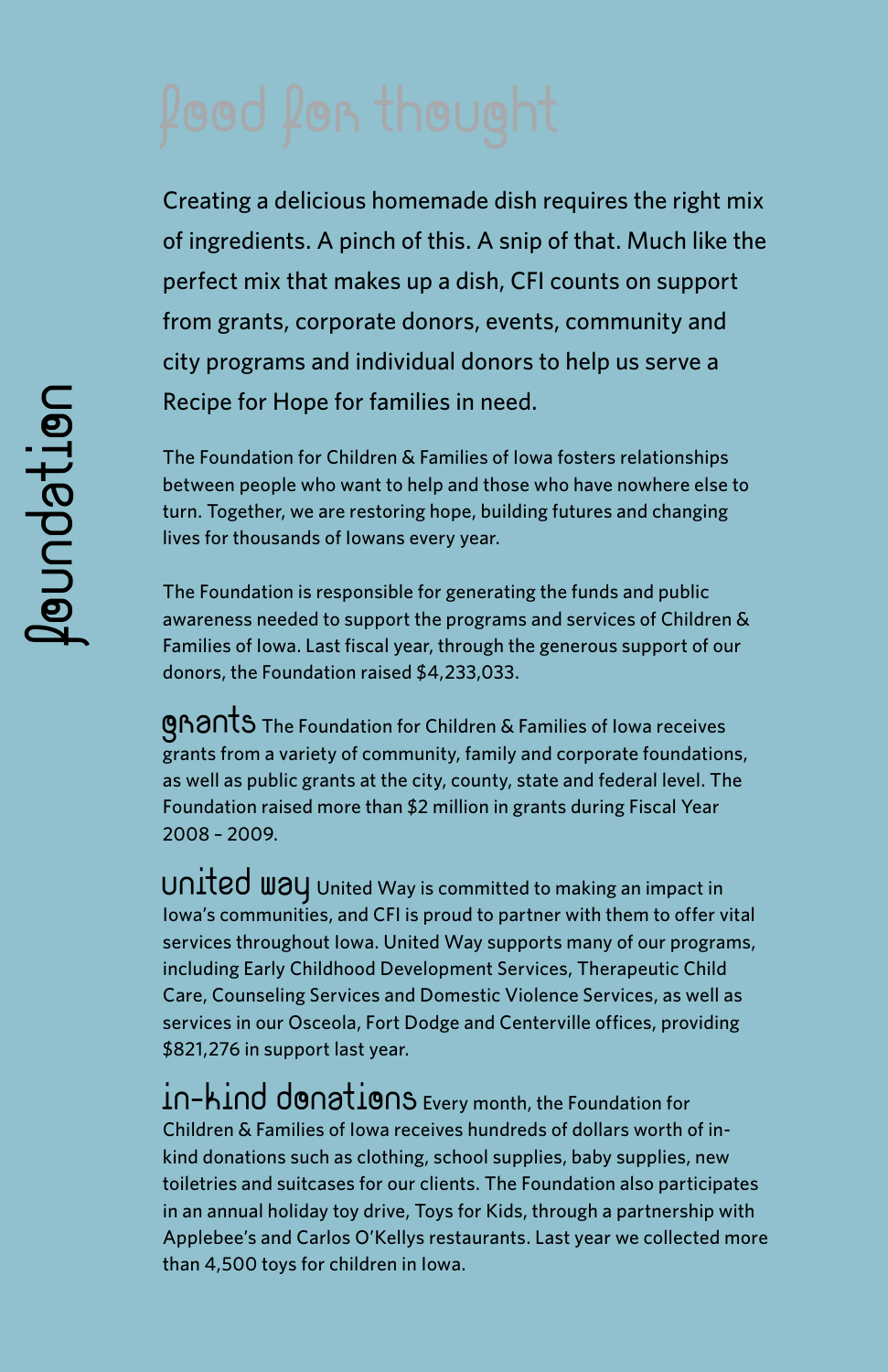

 $\partial$ ngels  $\mathfrak{g}_{\ell}$  COUR $\partial$ Qe In July 2008, we released Courage to Love, the fourth in a series of five Angels of Courage created by Isabel Bloom exclusively for Children & Families of Iowa. Sales of Courage to Love last year topped \$24,000. Angels of Courage sales have raised \$103,539 so far to benefit Domestic Violence Services.

Individual and Corporate Gifts During Fiscal Year 2008 – 2009, 1,554 individuals, businesses and corporations contributed \$459,271 for Children & Families of Iowa's programs. Each and every gift is vital to our mission of restoring hope, building futures and changing lives.

## a gift for the children of tomorrow The

Endowment for Children & Families of Iowa ensures that our services will be available for generations to come. Individuals who make a gift of \$1,000 or more to the Endowment are recognized as members of Children & Families of Iowa's Heritage Society. A complete list of Heritage Society members can be found at www.cfiowa.org.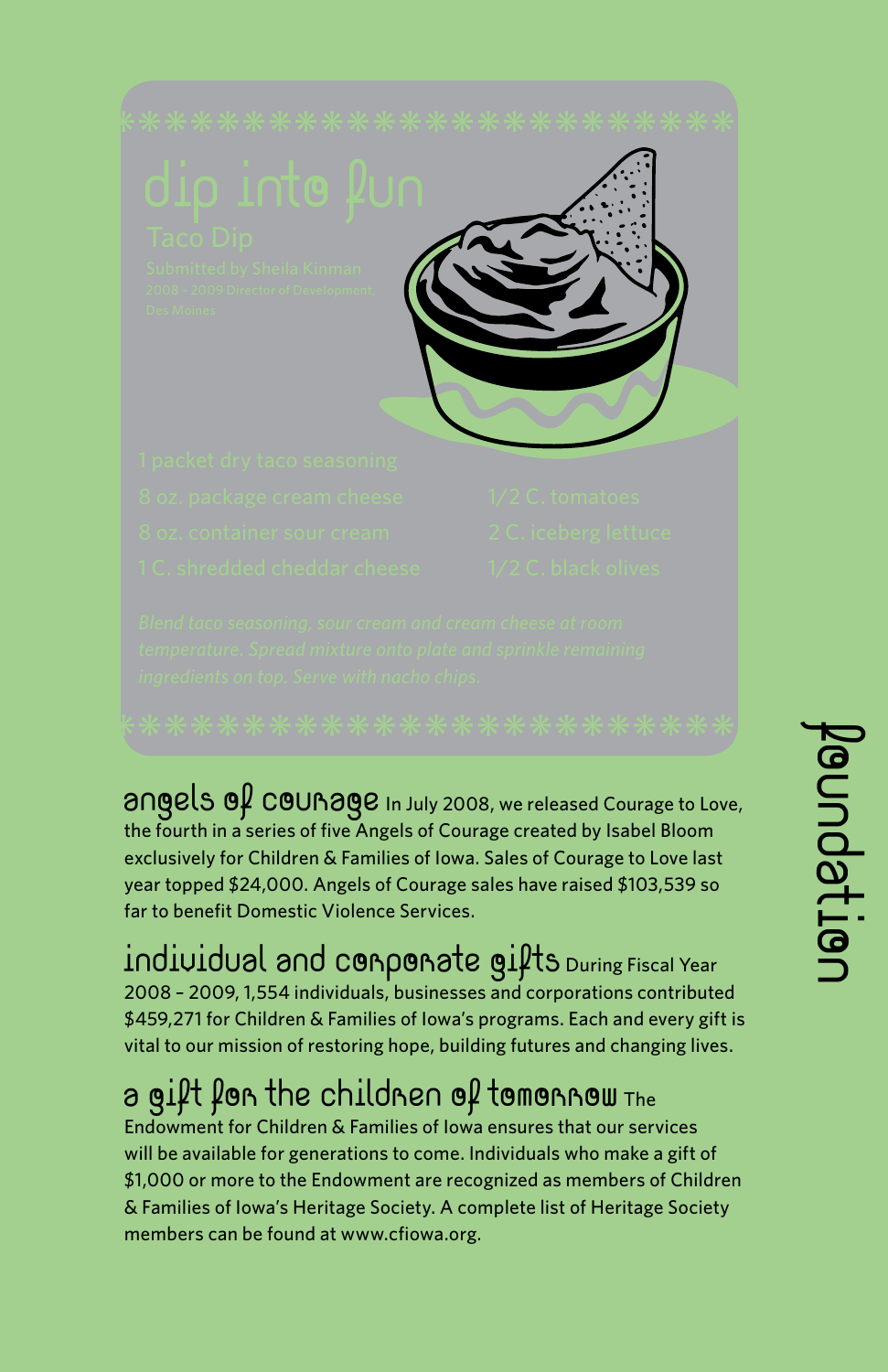# dishing out hope

More than simply satisfying a craving, the right food at the right time brings people together for a common cause. Whether gathering around a chocolate fondue fountain or diving into a nacho tray, laughter and smiles are a prominent part of the party. This year, CFI brought thousands of Iowans together for five highly successful events to raise funds for our family programs.

 $\frac{1}{2}$  Tangust 15, 2008, was a night of dancing and fun for more than 400 people who attended Tango. This year, we held the event at the Temple for Performing Arts, where proceeds from a live auction, silent auction and admissions helped us raise more than \$200,000 for our Domestic Violence Services.

## holiday classic "Duffers"

and "pros" alike gathered in November at Terrace Hills Golf Course in Altoona for our annual winter golf tournament, the Holiday Classic. Participants teed up for a good cause, had a great time and raised more than \$22,000.

Kidsfest Once again Kidsfest was the place to be in March. An estimated 15,000 participants enjoyed perennial favorites Spiderman, Batman, the Wells Fargo Fingerprint Area and the Fareway Diaper Derby, plus a few other attractions like the GuideOne Gamers Area, Dora the Explorer, Hairy Tales



and a 120th Birthday Party for Children & Families of Iowa. None of this would have been possible without the support of our presenting sponsor Veridian Credit Union as well as numerous other supporting sponsors. Proceeds from sponsorships, booth sales and admissions raised more than \$150,000.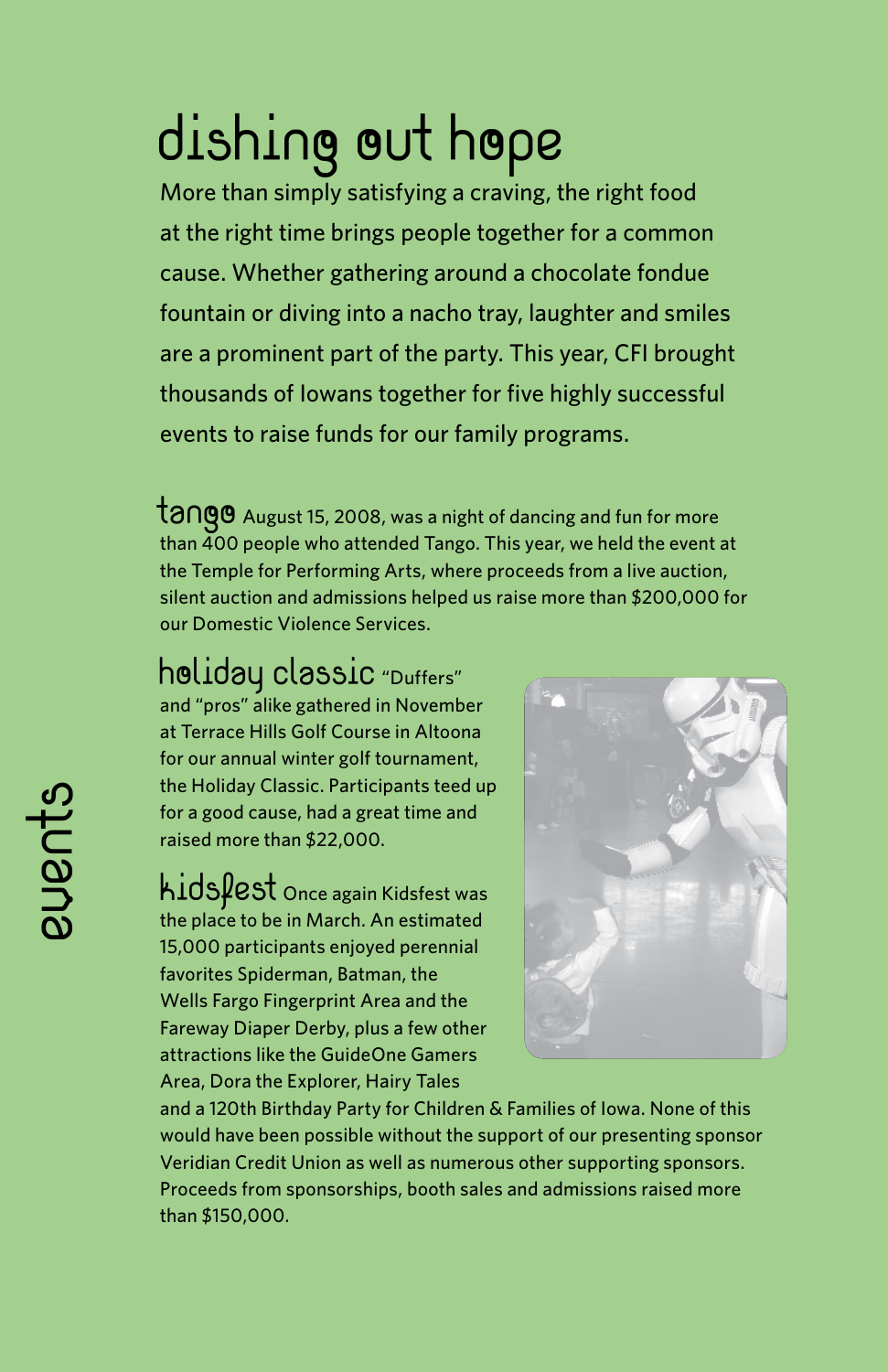## coppen cneek ladies golf tounnament More

than 130 women had a "swinging" good time at Copper Creek Golf Course in Pleasant Hill. The Copper Creek Ladies Golf Tournament was held in July 2008 and raised more than \$4,000.

## **Koins for Kids Presented**

by KGGO Radio Station, Koins for Kids coin drive events were held at various locations throughout the metro from November 27 to December 23. Representatives of KGGO traveled throughout Des Moines and surrounding communities in a vehicle decorated with CFI logos asking people to throw their spare change in the windows, raising more than \$6,000.



Events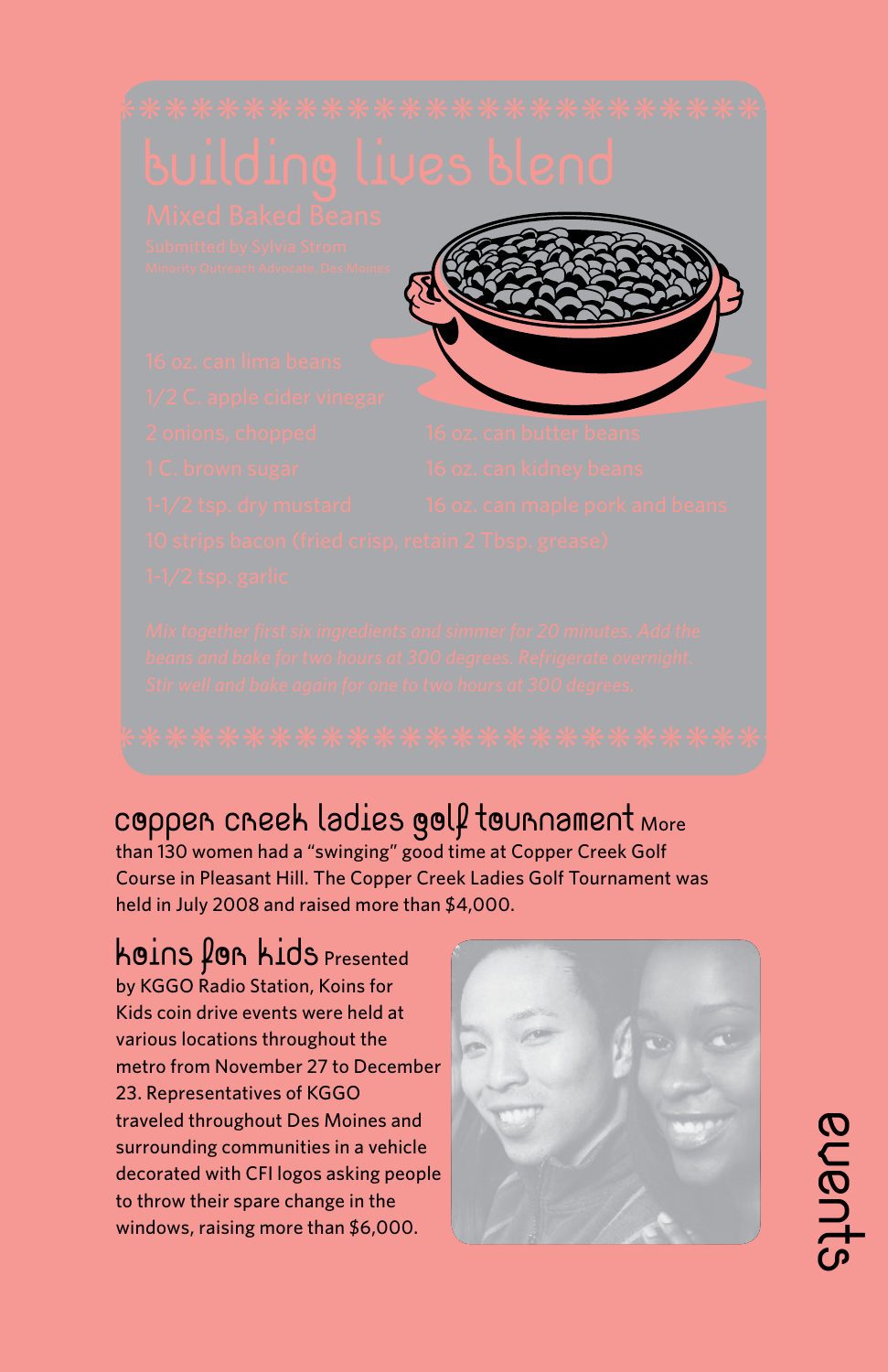# making life a Little Sweeter

From brownies and cakes to candy and cookies, sweet treats bring smiles and joy to the faces of young and old. In that same spirit, our generous donors make thousands of lives just a little bit sweeter with their thoughtful gifts. We are truly grateful for their dedicated support as CFI continues restoring hope, building futures and changing lives.

*To see a full list of donors, go to www.cfiowa.org.*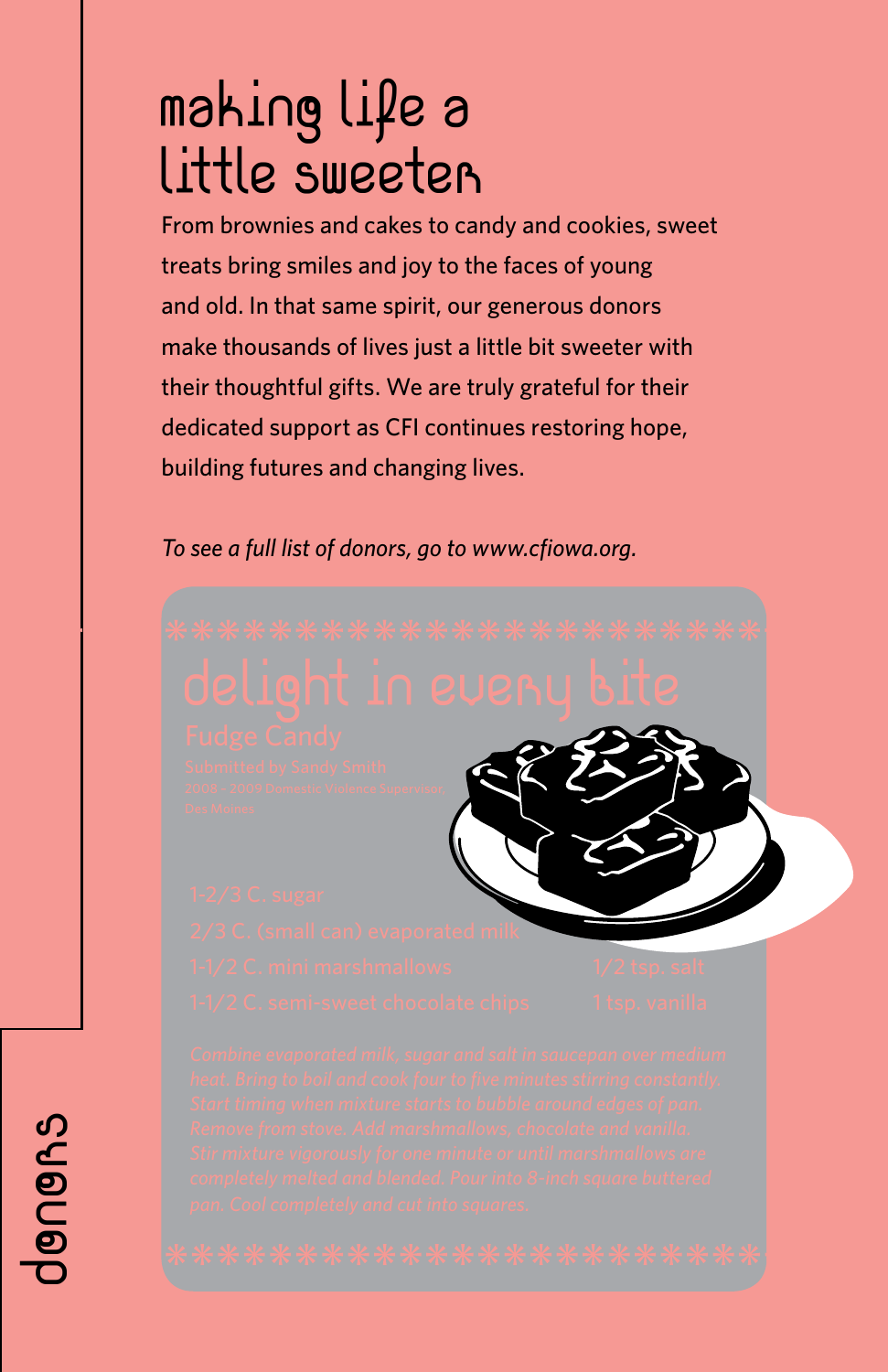children & families of iowa board

## **BOARD OF DIRECTORS, 2008 – 2009 Executive Committee**

James P. Brannen *FBL Financial Group* **President**

ROSE VASOUEZ *Community Volunteer* **Vice President, Advocacy**

**KATE MURPHY** *Iowa Department of Transportation* **Secretary/Treasurer**

### **Board Members**

Carl Harris *Insurance Strategies Consulting LLC*

> Ed Kenny *Life Care Services*

Joe Konradt *Liberty Bank*

Jonathan Kramer *Whitfield & Eddy PLC*

Charles Montgomery *MidAmerican Energy* 

Rosemary Parson *Equi-Trust*

Dana Maudlin-Frey *Terrus Real Estate Group* **Vice President, Audit**

Steve Ballenger *Pioneer Hi-Bred International* **Past President**

> Ginger Renaud *Nationwide Insurance*

Michael Skokan *Hy-Vee Inc.*

Georgia Spurgeon *MidAmerican Energy*

John Templer, Jr. *Whitfield & Eddy PLC*

> Becky Ubben *Mercy Hospital*

Suzanne Vocal *Principal Financial Group*

### **BOARD OF TRUSTEES, 2008 – 2009 Executive Committee**

PAT ROUNDS *Rounds & Associates* **President**

Steve Brody *Pioneer Hi-Bred International* Ben Bruns *Weitz Company* Wendell Crosser *Nationwide Insurance* John Finn *Pioneer Hi-Bred International* Michael Grossman *McGladrey & Pullen LLP* Cheryl Harding *Delta Dental of Iowa*

Sara Jorgensen *Deloitte* **Vice President Strategic Planning** Sam Kollath *Whitewater Consulting, LLC* **Vice President Board Development**

> Deon Pitsor *Liberty Bank* **President Elect**

Joe Young *John Deere Risk Protection* **Treasurer**

Robert Shaw *Community Volunteer*  **Secretary**

Stephanie Burrows *Community Volunteer*

Barrie Christman *Principal Financial Group*

Michele Druker  *Wellmark, Inc.*

Michelle Durand-Adams *e-Market Solutions, LLC*

> Steve Ellingboe *Select Networks*

Jan Beckstrom *GuideOne Insurance* **Immediate Past President**

John Forst *ITA Group Inc.* **Board Development Chair**

> Lynsey Oster *Continental Western Group* **Campaign Chair**

Anne Grim *Wells Fargo Financial* **Cultivation Chair**

### **Board Members**

Vicki Hedlin *Community Volunteer*

Becky Knutson *Davis Brown Law Firm*

Julie Middleswart *Ernst & Young*

> Alex Orozco *Banker's Trust*

Jen Porter *Iowa Health System* Carrie Theisen *Wells Fargo Bank* **Events Chair**

Tim Quick *Bank of the West* **Investments & Finance Chair**

> Sheryl Rinker *Strategic America* **Marketing Chair**

Jim Sager *Community Volunteer*

Melanee Stanbrough *Iowa Realty*

Dawn Vandermillen *Community Volunteer*

Lori Wiederin *Holmes Murphy & Associates Inc.*

> Adele Zeiser *Community Volunteer*